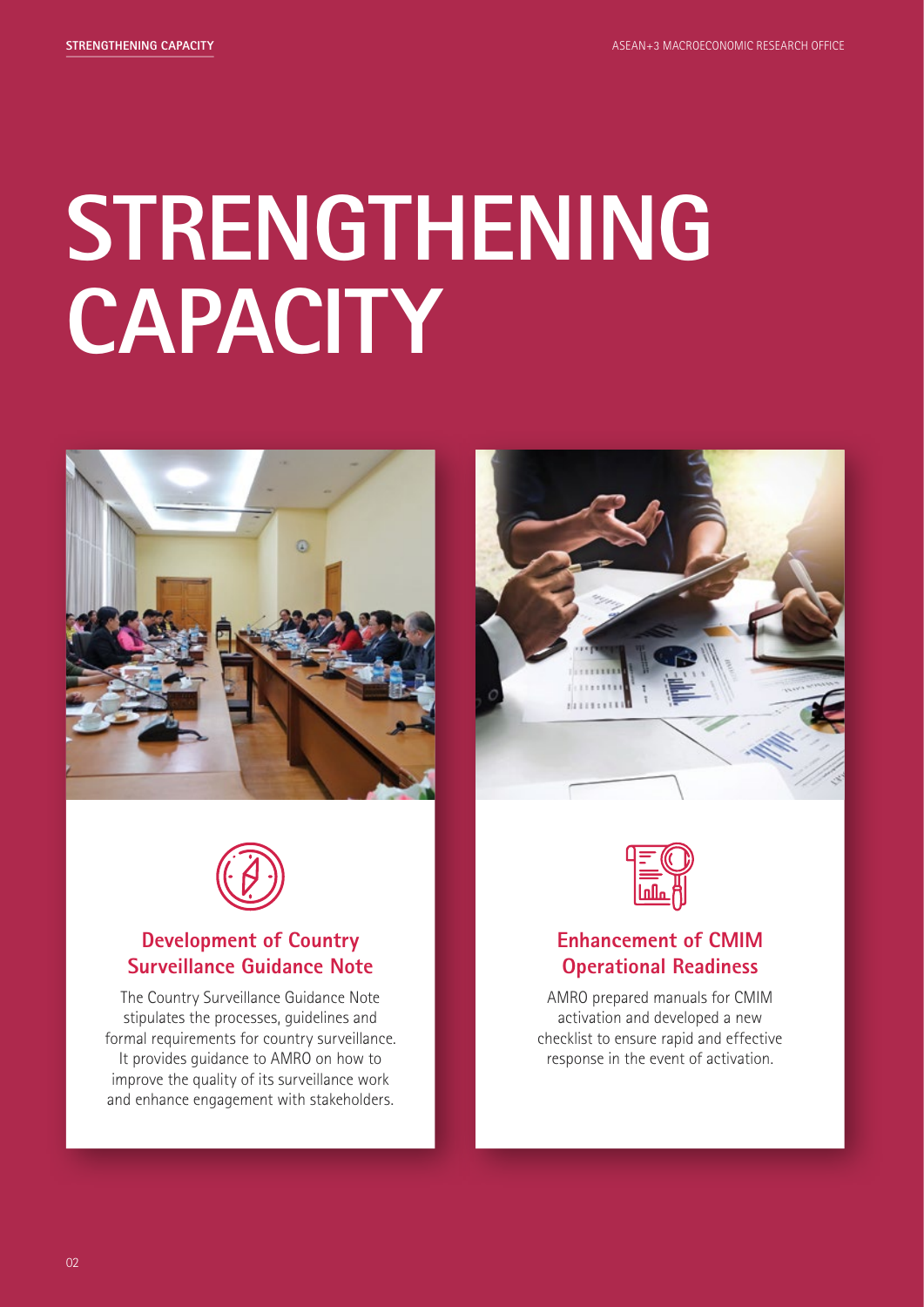





### **Debut of TA Research and Training Program**

The TA Research Program supports AMRO's efforts to deepen engagement with the academic community while the Training Program enables AMRO to provide and engage in training programs with peer organizations and members.



#### **Attainment of UN Permanent Observer Status**

UN Permanent Observer status allows AMRO to contribute to discussions on the international financial system as well as grants access to documents of various UN committees, diversifying its sources of data and heightening its awareness of global developments.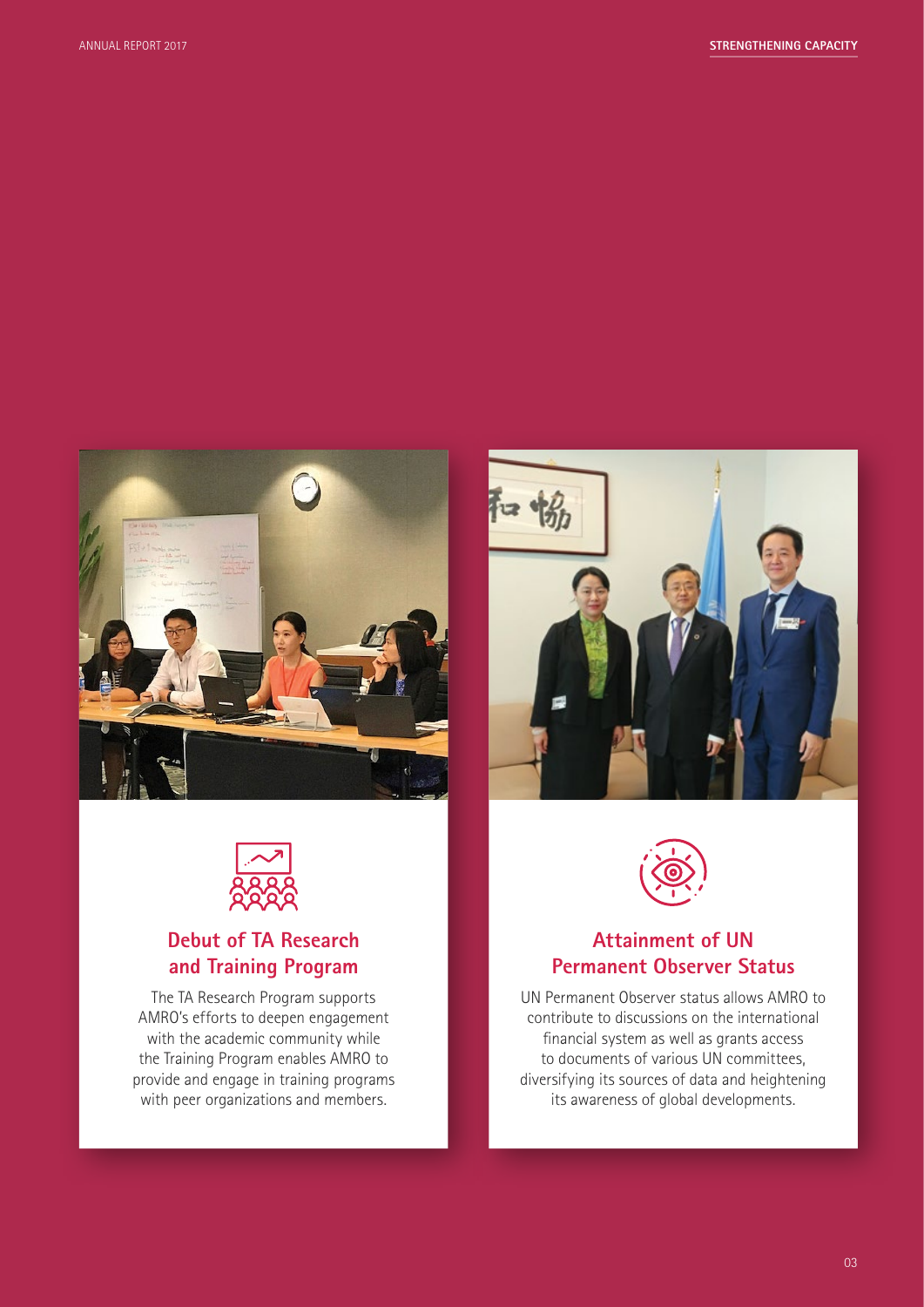# **ADVANCING STABILITY**





### **Signing of MOUs with Strategic Partners**

AMRO signed MOUs with ADB, ESM and IMF to promote financial stability through advancing cooperation and leveraging on each institution's expertise.





### **Shaping Developments to Strengthen the Global Financial Safety Net**

AMRO, together with RFAs, organized the inaugural RFA Joint Research Seminar and convened the 2<sup>nd</sup> RFA High-level Dialogue as part of its commitment to share information and best practices, and discuss key issues related to global and regional stability.